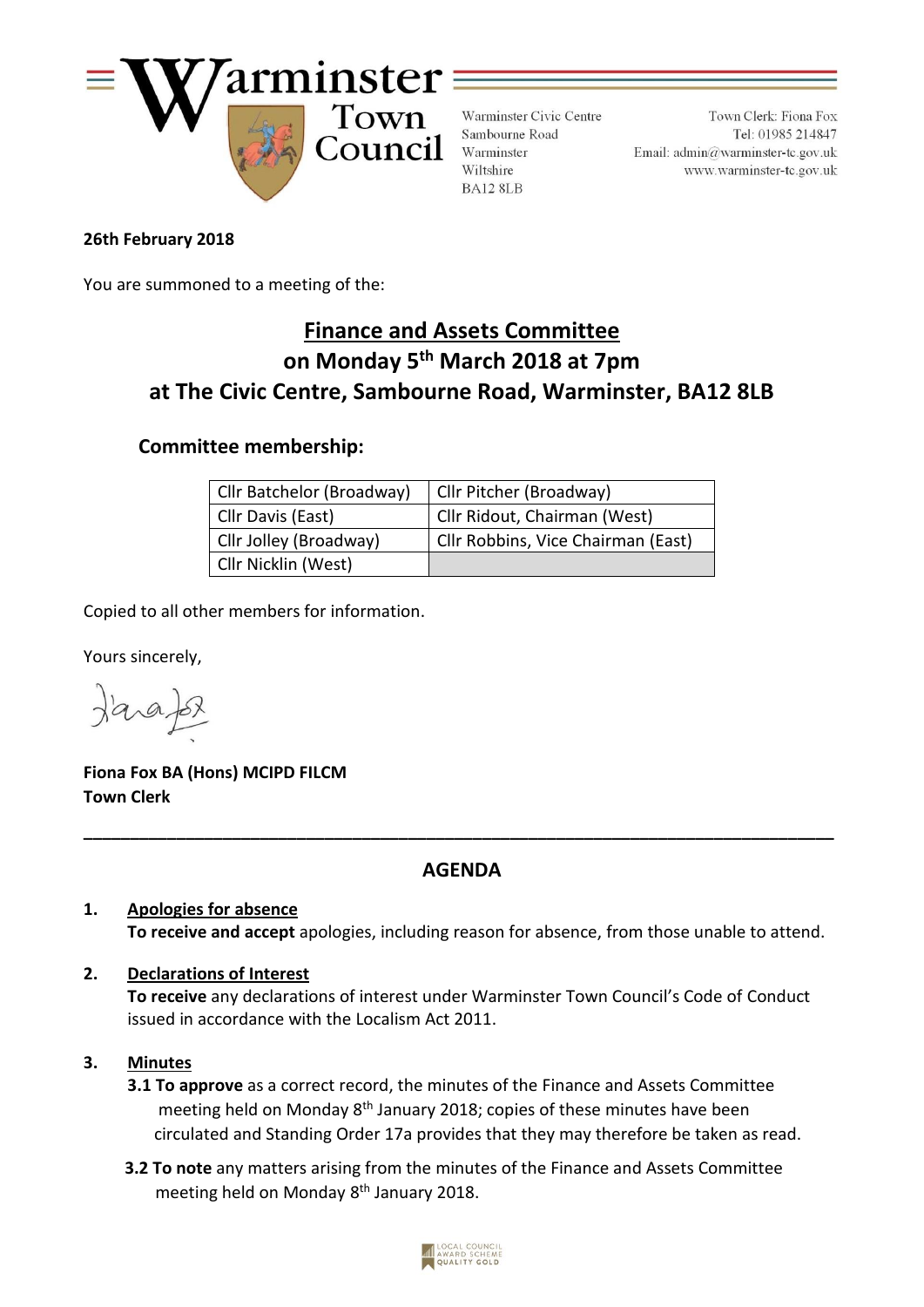#### **4. Chairman's Announcements**

**To note** any announcements made by the Chair.

#### **5. Questions**

**To receive** questions from members of the Council submitted in advance.

## *Standing Orders will be suspended to allow for public participation.*

#### **6. Public Participation**

**To enable** members of the public to address the Council with an allowance of three minutes per person regarding any item on the agenda and **to receive** any petitions and deputations.

## *Standing Orders will be reinstated following public participation.*

## **7. Reports from Unitary Authority Members**

**To note** reports provided.

#### **8. Financial Information**

**8.1 To note** the reconciliations for December 2017 and January 2018 respectively, and the **chairman to sign** and verify against the bank statements seen.

**8.2 To note t**he accounts to January 2018.

**8.3 To approve** the list of payments made in December 2017 and January 2018 respectively, and the **chairman to sign**.

**8.4 To approve** the petty cash schedule to January 2018.

**8.5 To note** that the Clerk made internal transfers between the Instant Access Account and the Current Account on:

9<sup>th</sup> January 2018 £20,000 11th January 2018 £10,000 8<sup>th</sup> February 2018 £10,000

**8.6 Financial Regulation Testing**, with no amendments required for the financial year, Members are requested to approve the Financial Regulations Testing from 2017–2018 **(see attached).**

## **9 Devolved Services and Assets Sub-Committee**

**9.1 To approve** the minutes of the Devolved Services and Assets Sub-Committee meeting held on the 8 th February 2018 and to agree all actions contained therein. **(The minutes are attached).**

**9.4 To approve** the items for spending for the Lake Pleasure Grounds from the Devolved Services and Assets Sub Committee meeting held on the 8th February 2018:

| <b>ITEM</b>                 | <b>COST</b>           |                                   |
|-----------------------------|-----------------------|-----------------------------------|
| DS/17/045 Elisabeth Collyns | $2 \times £450 + VAT$ | The Elisabeth Collyns Garden will |
| Garden                      | Glasdon               | be opened for Easter.             |
|                             | benches               |                                   |
|                             | £900                  |                                   |

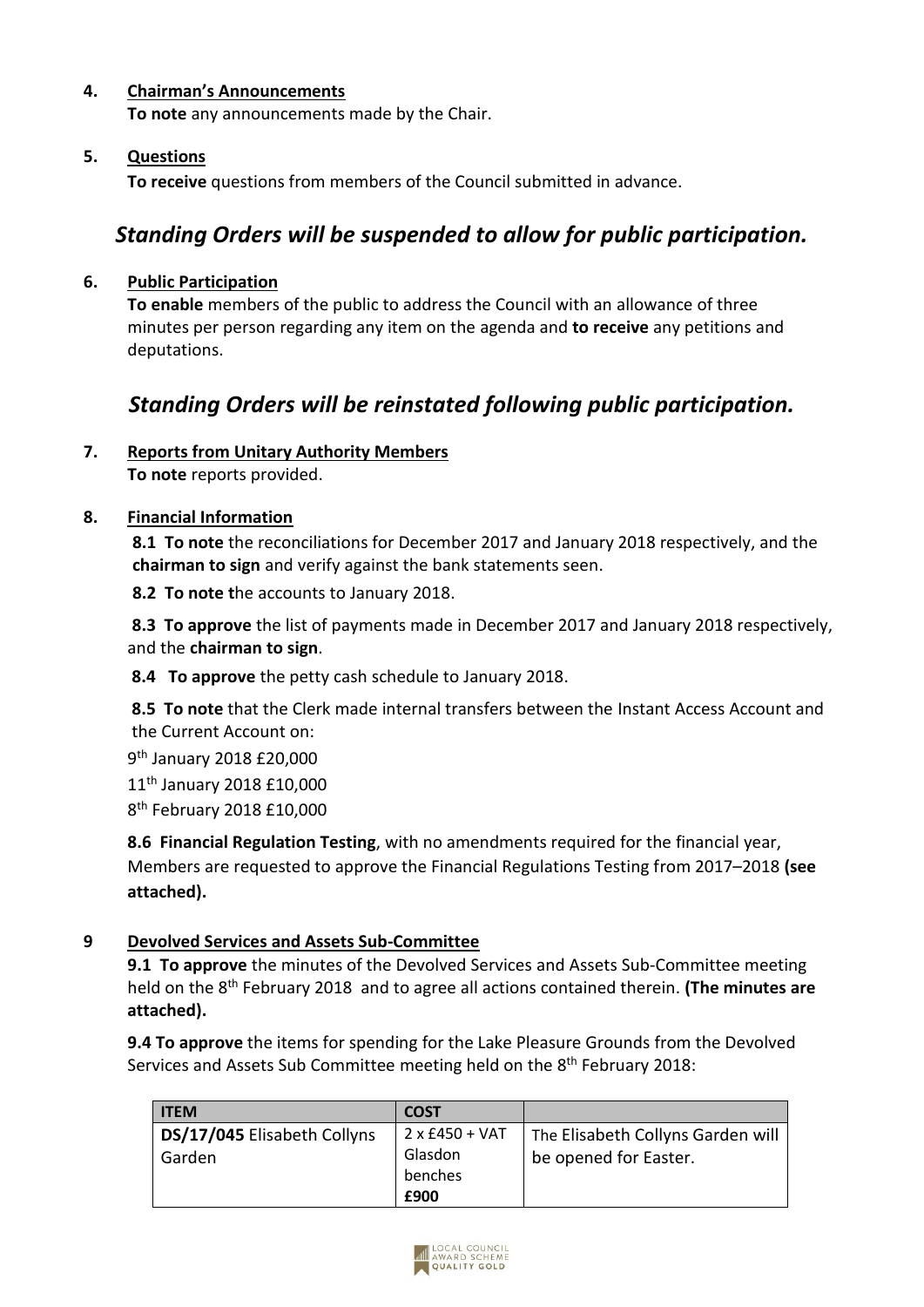| <b>ITEM</b>                         | <b>COST</b>                         |                                                                                                                                    |
|-------------------------------------|-------------------------------------|------------------------------------------------------------------------------------------------------------------------------------|
| DS/17/047.2 Play areas              | £538.65 for<br>RoSPA<br>inspections | To inspect the nine play areas<br>included in the potential<br>Wiltshire Council service<br>transfer, at £59.85 per<br>inspection. |
| DS/17/052 Post tree survey<br>works | £6,390.00                           |                                                                                                                                    |

## **10. Town Promotion Sub-Committee**

**To approve** the minutes of the Town Promotion Team working group meeting held on the 8th January 2018, and to agree all actions contained therein. The minutes are attached.

## **11. Town Development Committee**

The following item requires approval from Finance and Assets.

| <b>ITEM</b>         | <b>COST</b>                 |                               |
|---------------------|-----------------------------|-------------------------------|
| 3954/4185 The Close | Increase in the Town        | This has been an on-going     |
|                     | Council's contribution from | issue; to level and widen the |
|                     | £1500 to £2057.37           | path on the south side of     |
|                     | additional amount           | The Close. Revised plans      |
|                     | requested                   | have now addressed issues     |
|                     | £558                        | raised by residents regarding |
|                     |                             | potential obstructions        |
|                     |                             | caused by lorry deliveries    |
|                     |                             | and an increase in path       |
|                     |                             | width. The widening will      |
|                     |                             | now commence after this       |
|                     |                             | pinch point and the path      |
|                     |                             | levelled by the Fire Station. |

## **12. External Auditor**

Under powers set out in Regulation 3 of the Local Audit (Smaller Authorities) Regulations 2015, Smaller Authorities Audit Appointments Ltd (SAAA) was appointed by the Secretary of State for Communities and Local Government as 'a person specified to appoint local auditors' and as the Sector Led Body (SLB) for smaller authorities. Smaller authorities are those whose gross annual income or expenditure is less than £6.5 million.

Under the Regulations, SAAA is responsible for appointing external auditors to all applicable opted-in smaller authorities, for setting the terms of appointment for limited assurance reviews and for managing the contracts with the appointed audit firms.

During 2016 various communications outlined that smaller authorities would be 'opted-in' to the new central procurement regime managed by SAAA unless they expressly decided to 'optout' and correctly followed the various procedures required under statute to appoint their own external auditors.

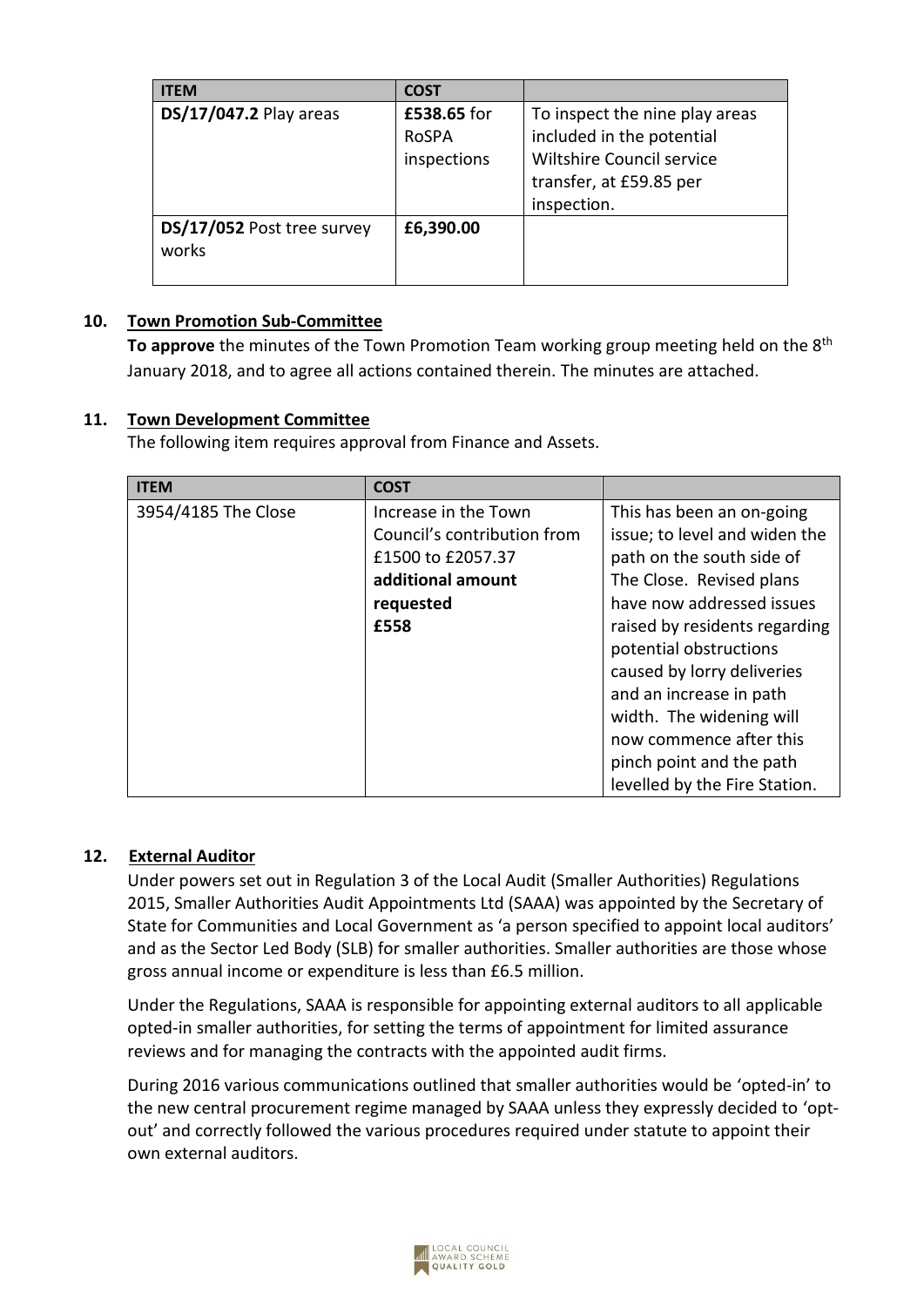Warminster Town Council is opted-in to the central procurement process and therefore PKF Littlejohn LLP has been appointed as the Council's external auditor for the 5-year period commencing with the financial year 2017/18. The fee will be £1,600. **Members to note.**

#### **13. The Dewey Trust**

The Council has received official notification from Wiltshire Council, that they have agreed to assign their interest as beneficiary under the Trust to Warminster Town Council on the following basis:

- 1. That the Town Council undertakes to received and use the money from the Trust in accordance with the terms of the Trust (which it is understood would be a continuance of the present arrangements in practice);
- 2. Should Warminster Town Council cease to exist, without a successor whose interests are solely concentrated on the town of Warminster, then the benefits under the Trust would revert to Wiltshire Council to ensure that the interests of the town of Warminster would be fully protected.

## **Members are requested to authorise the Clerk to meet with Farnfields, the Trustees, to agree the best way forward. The Clerk also seeks authorisation to negotiate for funding which has been pending whilst this matter was resolved.**

## **14. Community Engagement: Banner Frames and Flags**

Following several recent town park events, de-brief meetings have highlighted the need to promote events more widely and using a variety of methods. This has been in response to feedback obtained from Warminster residents and visitors to the town. To this end an application has been made to the Warminster Area Board to fund lamppost flags to advertise the forthcoming Spring in the Park and Inspire events. Authorisation has been sought and obtained from Wiltshire Council to install the flags.

**Members are requested to approve the purchase of 15 x fixings for the flags at a cost of £110 each, total £1,650, plus installation which for the initial fixing will require a platform lift, £500. This will be funded from Captial.**

#### **15. Boat House Electrics**

Works are now urgent as the current supply is not sufficient to power the toilets, café, bandstand, park lighting and events, going forward. A change of meter, whilst meeting the current demand, would be working at capacity and there would be no scope to increase usage, which will happen with the upgrade of the tennis courts.

This has been confirmed by Stuart Legg who has consulted with SSE, including a site meeting. Supply outage has already affected the café.

Therefore, we need to upgrade to a three-phase supply. At a cost of £8,502.74 including VAT. This will bring the supply into the boathouse. We have been advised by Wiltshire Council, confirmation awaited, that S106 money totalling £9,659 is available from the Gypsy Lane development and that this can only be spent on the boat house. Therefore, the supply upgrade can be met by S106, with the remaining £2,500 to meet the additional costs of internal electrical works which will be required to finish the up-grade. With the potential refurbishment of the boathouse in the future, the internal works will take account of any future reconfiguring of the internal space and installation of the lift.